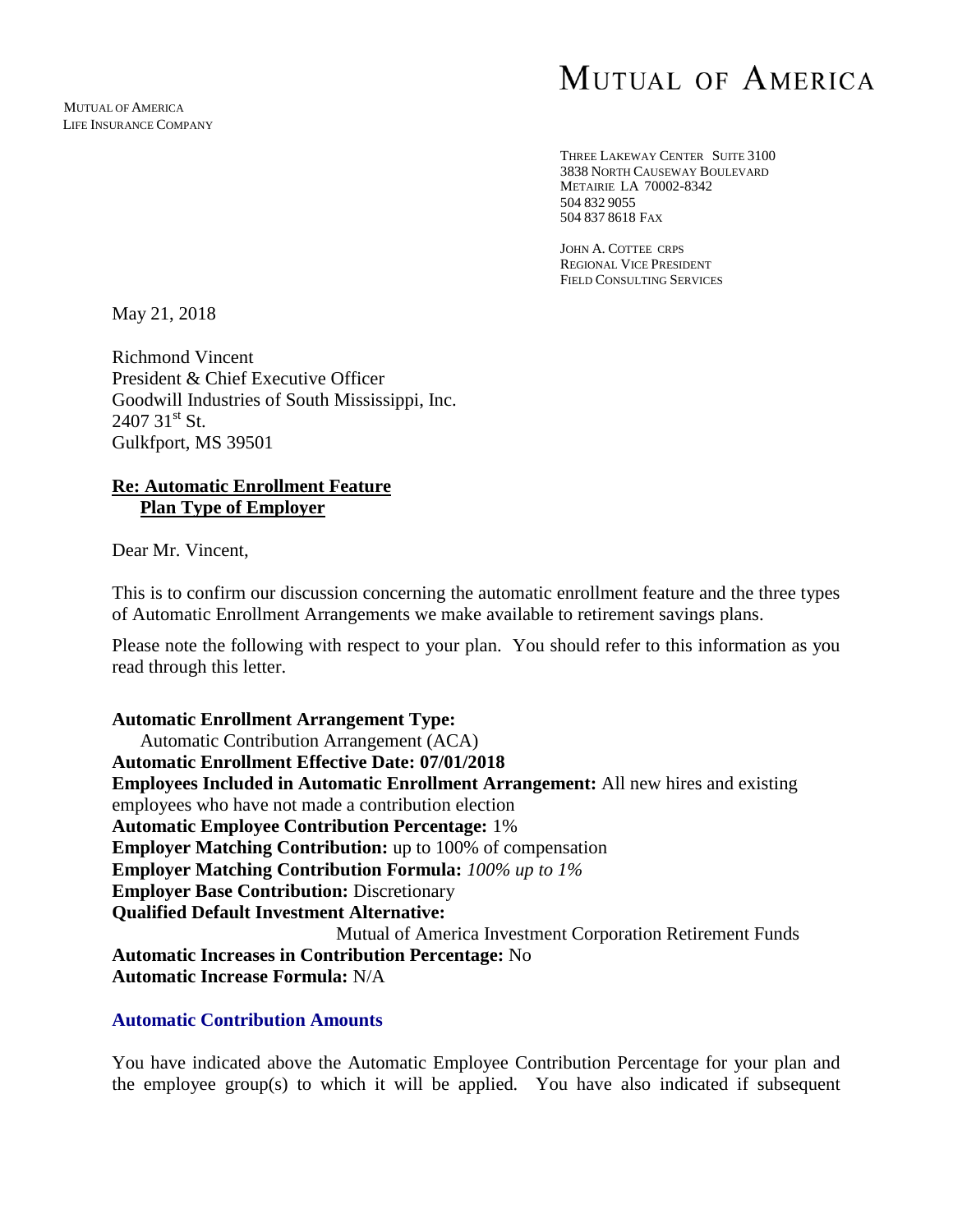automatic increases in the Automatic Employee Contribution Percentage will be applicable to this Automatic Enrollment Arrangement.

## **Qualified Default Investment Alternative**

The Plan Administrator (typically, the employer sponsoring the plan unless otherwise designated in the plan document) must designate the default investment fund to which the contributions of automatically enrolled participants will be allocated. Mutual of America offers several investment funds that meet the requirements of a Department of Labor safe harbor Qualified Default Investment Alternative (QDIA). The QDIA you have selected for your plan is indicated above*.*

### **Employer Responsibilities**

*The Automatic Contribution Arrangements, Benefits and Employer Responsibilities* brochure outlines key features of Automatic Enrollment Arrangements and delineates several responsibilities you will assume that are specific to administering Automatic Enrollment Arrangements. Please review this document carefully with respect to the Automatic Enrollment Arrangement you selected for your plan. Briefly, your responsibilities include the following. **You must:**

- Determine who is to be enrolled under the automatic enrollment feature as well as when they should be enrolled;
- Provide the enrollment material necessary for employees to make their own contribution and allocation elections and the initial automatic enrollment notification to all eligible employees within the required time frame;
- Process the automatically enrolled participants through the Sponsor Connect recordkeeping system provided by Mutual of America, allocating contributions to the Qualified Default Investment Alternative you have selected for your plan; and
- Provide enrollment material and annual notifications to previously automatically enrolled participants within the required time frame who have not made an affirmative contribution election and investment allocation elections, and have not opted out of the plan.

*The Automatic Contribution Arrangements, Benefits and Employer Responsibilities* brochure and sample initial and annual employee notifications provided by Mutual of America should be carefully reviewed in consultation with your legal counsel. Both the initial and annual notifications will need to be customized before you issue them based on the specifics of your automatic enrollment arrangement and to take into account any preferences you may have concerning communications to your employees.